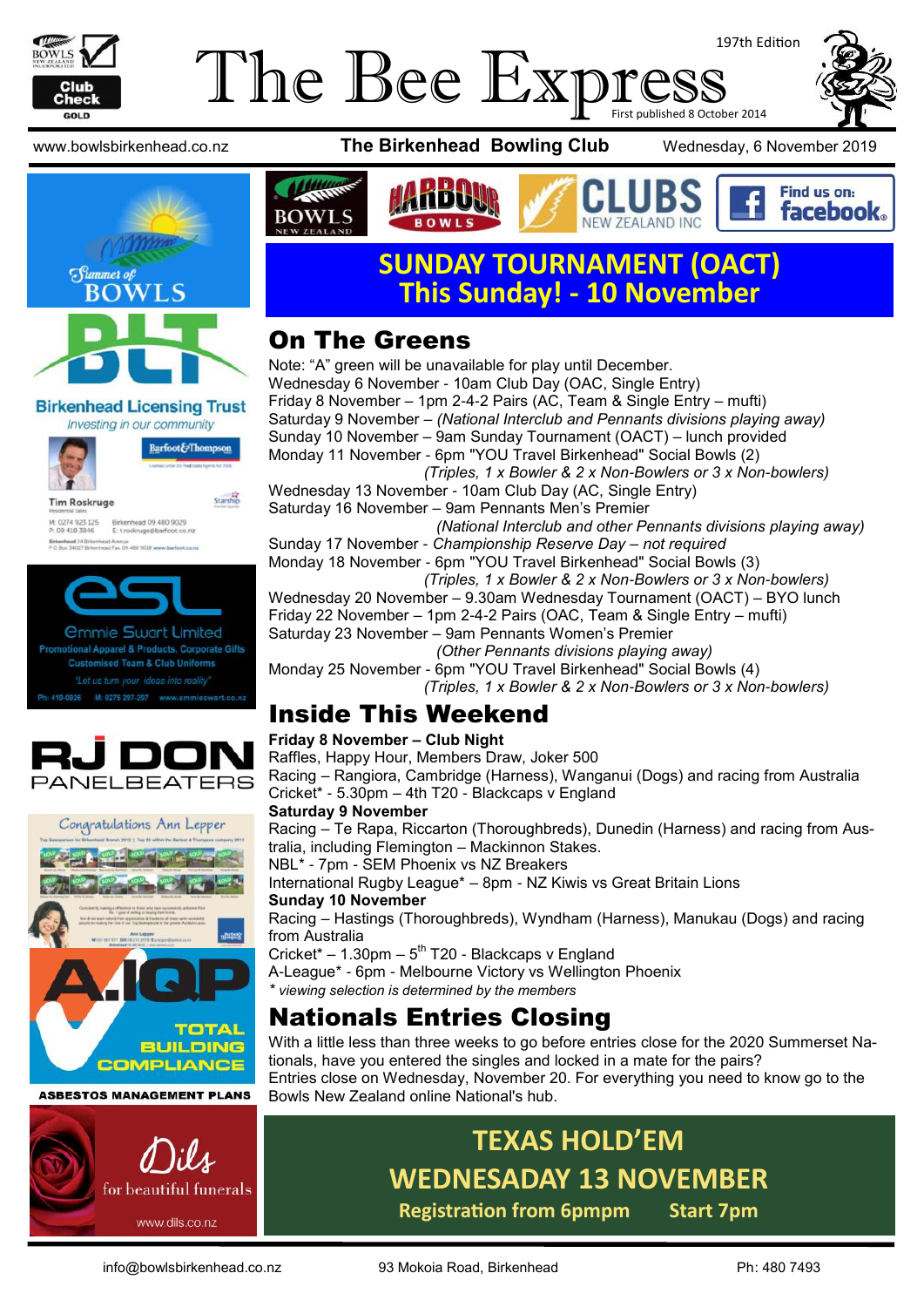www.bowlsbirkenhead.co.nz **The Birkenhead Bowling Club** Wednesday, 6 November 2019





**Birkenhead Licensing Trust** Investing in our community



180 Mokoia Road, Birkenhead Open: Mon - Sun 7.00am - 10.00pm



Licensed under the REAA 2008







**AKARANA PUBLISHING COMPANY** Sporting & General Publication

P: 0800 666 767 E: admin@akaranapublishing.co.nz



#### BIRKENHEAD

Recreation Drive PH: 418 2424 Proudly Supporting Bowls Birkenhead www.birkenheadrsa.com



## Quiz Night 7pm Thursday 14 November

*Free to enter - Non-members welcome*

Quiz Partners: Barfoot & Thompson Birkenhead, Bill Hansen, Tim Roskruge and Tim Webb

#### Interclub & Pennants

Saturday and both the Interclub Sevens & Pennants were played, on the same day. Riverhead had put to the Centre to split the two but the Centre stuck to its published playing schedule with reinstatement of the interclub a late addition from BowlsNZ. With pros and cons on both sides the dates will stay for 2019-20 season. The men's interclub with a field of ten club sides Birkenhead came away with seven wins out of nine games against the likes of Browns Bay, Orewa and Takapuna. Three wins against Browns Bay, one win against Orewa (the two loses were by the Birkenhead selectors in singles and pairs). Finished the day with three wins against Takapuna and in number one spot overall. The Women's interclub competition (Birkenhead didn't enter) only four clubs and not scheduled to get underway until 16 November.

Pennants, Birkenhead's Women in Women's Premier, Men with sides in Premier and Division 1 had mixed results, but this was only the first day with a few more to follow. Standing out the trio of Joseph Korkis, Robbie Henson and Gary Wallace winning both their games. Friday the 29 November will be Birkenhead's Interclub and Pennants prize giving were various players of the day will be acknowledged.

#### PPL Not Birko's

Having won the PPL two years ago the hopes were high for a victory again. The event itself suffered from lack of numbers with only six clubs fielding sides and one of those had two sides.

With a revolving door selection, Birkenhead (41 points) finished up section play in front of Milford (22 points) but behind Northcote (58 points) and Takapuna (59 points). The other section both Orewa teams (35.5 & 31.5 points) made the finals with Helensville (23 points) missing out. The finals on Sunday were at Takapuna and saw Northcote crowned PPL Champions.

#### RWC 2019 Sweep

The Cup is over for another four years, unfortunately the All Blacks couldn't make history and possibly a long standing record of three World Cups in a row. Friday night 5.30pm the cash for the RWC 2019 sweep will be given out. Aussie Bob Waide had South Africa and will pick up \$160, While another Aussie Merv Garred had England for \$80, Die hard North Shore, North Harbour and AB's supporter Peter Svendsen had the AB's and third place picked up \$60, that's \$60 more than Terry Moverley got for fourth placed Wales. Moverley has one last chance at some cash with four lucky draws for those that didn't collect in the top three. The only condition is that the lucky draw winners must be in the Club when drawn or another name will be drawn. Thanks to all those that supported the sweep.

#### Members & Joker Draws

Members and Joker 500 draws drawn Wednesdays and Fridays. Members draw drawn Wednesdays between 5pm - 6pm and Fridays between 5 – 7pm. Members must be present at the draw to claim the prize. Each Wednesday and Friday the draw is not struck it jackpots. Joker 500, numbers on sale from 4.30pm - 6pm every Wednesday and Friday. Purchase a number or numbers, a winning number is drawn at just after 6pm. The purchaser of that winning number selects a card from the Joker cabinet and receive the corresponding prize with the top prize being \$500. Every card has a cash prize behind it.



### **TAB at Birkenhead Bowling Club.**

The Birkenhead Bowling Club is committed to promoting responsible gambling.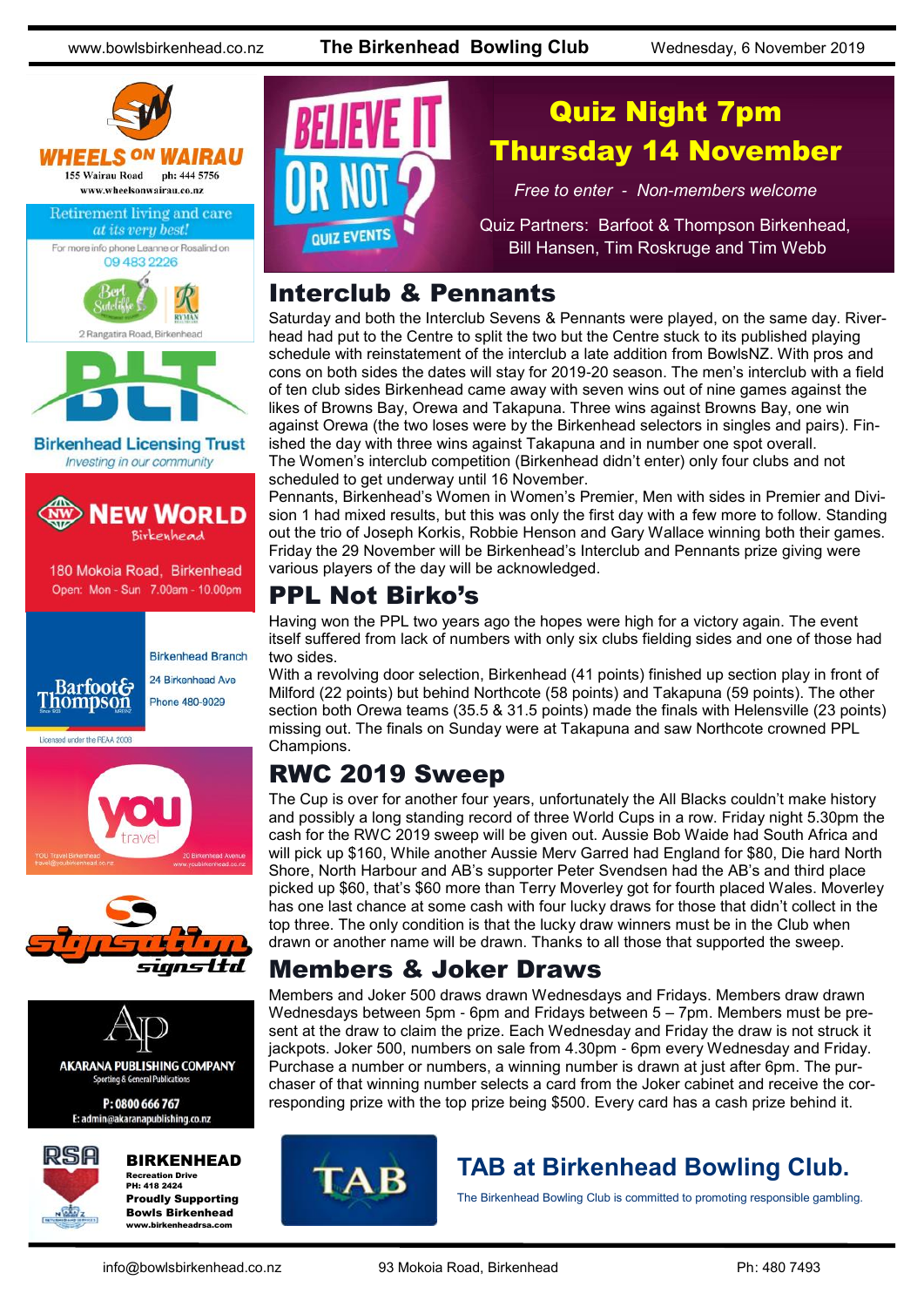





M: 0274 923 125 Birkenhead 09 480 9029<br>P: 09 418 3846 E: troskruge@barfoot.co.nz **Birkenhead 24 Britannia**<br>P.O.Rox MAST? Reserve ad Avenue<br>red Fax: 09.480.9018 www.barfoot.co.nz

**Starship** 



www.wheelsonwairau.co.nz **Retirement living and care** at its very best! For more info phone Leanne or Rosalind on

09 483 2226

2 Rangatira Road, Birkenhead

#### Santa Makes Early Appearance

Could not have asked for a better evening to kick off the Club's pre-Christmas Social Bowls Series. The first evening is usually overcast and darn cold, but last Monday the sun shone with a jacket only required towards the end. The Initial numbers looked like 30 to 32!. But as always happens a few teams drop out and some couldn't make the first date. The first evening got underway with 24 teams of which a large number were first timers. Only one green in play necessitated a bit of imagination to get everyone playing and reduce from the usual three to two games. Two among the new to social bowls were Sarah and Georgie, the girls were a team of two and needed a third. Evan Thomas did his best and hunted for a suitable player for them, someone that could teach the art of bowls as the girls hadn't played before. The girls thought Christmas had come early as Tommy Winton stepped forward, Santa with a haircut and without his beard!. As it turned out Winton put on the Santa charm and with a little help from the girls nailed two wins and the first place for the night, not a bad introduction to Social Bowls.

The top prize of the night a bottle Ormond Fortified Wine Rich Cream, a mellow, rich and creamy sherry-style wine with the flavour of sun ripened grapes, went to Debbie Jones for skipping her team. Jones said later she was looking forward to corking this one with good friend Fay-Louise.

Thanks to all those that helped out setting up the green. Special mention Bernie in the kitchen, Emmie and Amy behind the bar, Merv on raffles, John Croy the minster of finance and Evan Thomas and Terry Moverley for co-ordinating the night with only one green available.

Social Bowls at a glance

MASTERS

1<sup>st</sup> Alba: Georgie, Tommy, Sarah (2 wins, 8 ends, 14 points for)

2<sup>nd</sup> – YOU Travel: Caroline, Merv, Rachel (2 wins, 7 ends, 10 points for)

3<sup>rd</sup> – Hungry Jacks: Dennis, Helen, Rob (2 wins, 6 ends, 11 points for)

Consolation (last game win) – Drop Kicks: Cheryl, Jimmy, Pete (win, 3 ends, 7 points for

#### BNH NZ Masters

The Conditions of Play for the Bowls North Harbour NZ Masters to be play 17 – 21 February 2020 on the greens of Bowls North Harbour is now available on Bowls North Harbour's website. Entries close 16 December. The playing schedule is below:

| Day                   | Bowls North Harbour NZ Masters 2020                                                                                                                                          |
|-----------------------|------------------------------------------------------------------------------------------------------------------------------------------------------------------------------|
| Monday 17 February    | • 60-74 Men's Fours – Sectional play<br>. 75 and over Men's Fours - Sectional play<br>• 60-74 Women's Pairs - Sectional play<br>• 75 and over Women's Pairs – Sectional play |
| Tuesday 18 February   | • 60-74 Men's Pairs - Sectional play<br>• 75 and over Men's Pairs - Sectional play<br>• 60-74 Women's Fours – Sectional play<br>• 75 and over Women's Fours – Sectional play |
| Wednesday 19 February | • 60-74 Mixed Pairs – Sectional play<br>. 75 and over Mixed Pairs - Sectional play                                                                                           |
| Thursday 20 February  | • Knockout (Post Section)<br>• Consolation Pairs* - Sectional play                                                                                                           |
| Friday 21 February    | $\bullet$ Finals<br>• Consolation Pairs - Knockout (Post Section) & Final<br>• Prize giving                                                                                  |

## **\$10,000 prize pool Monday 17 - Friday 21 February 2020** Entries close 16 December

info@bowlsbirkenhead.co.nz 93 Mokoia Road, Birkenhead Ph: 480 7493